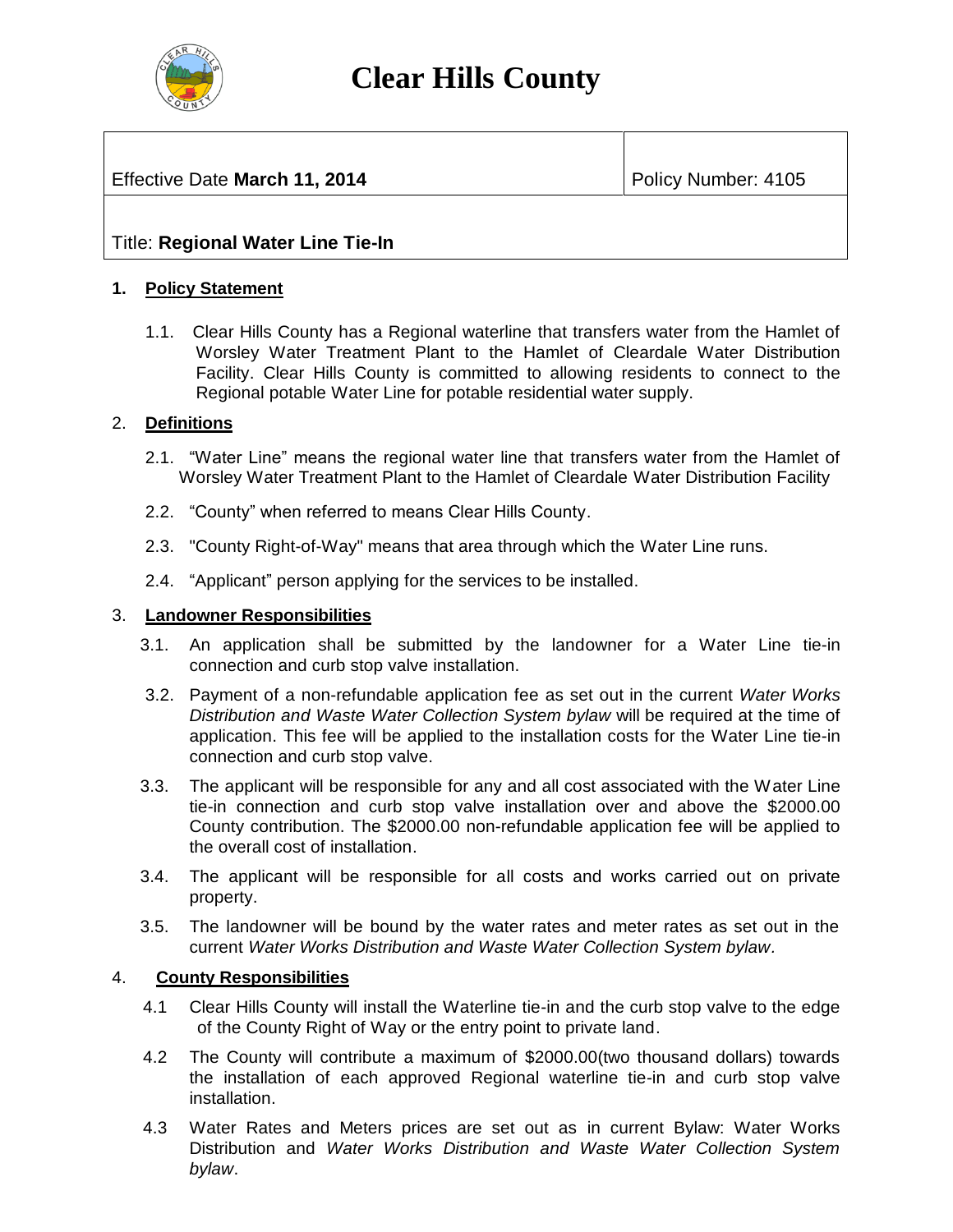## 5. **Relevant Policies & Bylaws**

- a.) Regional Water Line Tie-In Application Schedule A
- b.) Bylaw No.181-14 Governing the Usage of the Water Works Distribution and Waste Water Collection Systems in the Hamlets of Worsley and Cleardale and the Community of Bear Canyon
- **6. End of Policy**

**Adopted # C135-14 date (03/11/14)**